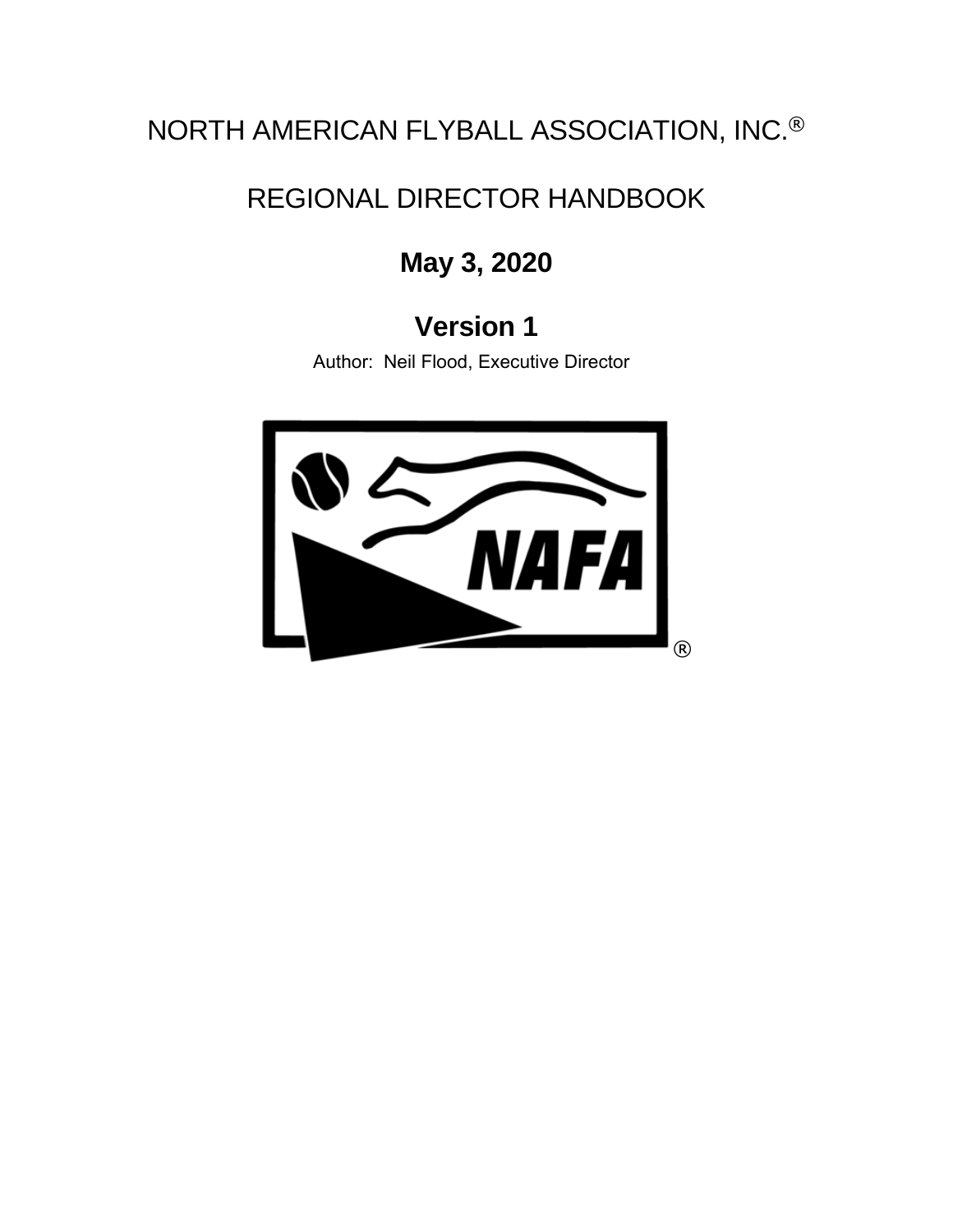# **Table of Contents**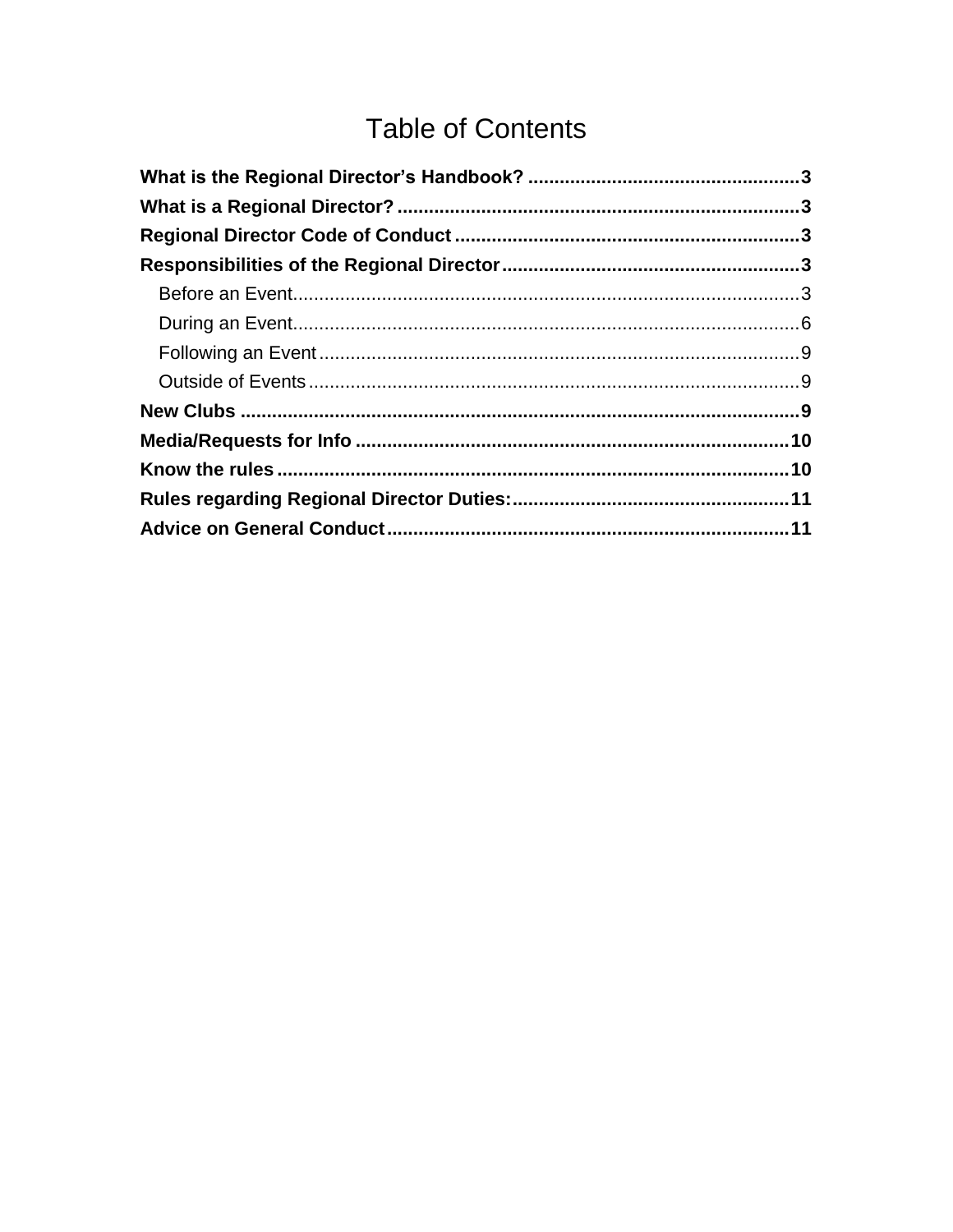# <span id="page-2-0"></span>**What is the Regional Director's Handbook?**

This handbook is intended as a guide to outline the role and responsibilities of the Regional Director position. This is not intended as a replacement for the NAFA Rulebook. In cases of conflict between this handbook and the NAFA Rulebook, the Rulebook has precedence.

# <span id="page-2-1"></span>**What is a Regional Director?**

The Regional Director (RD) is a person(s) appointed by NAFA's Executive Director (ED), and approved by the Board of Directors, whose purpose is to function as a representative of the ED and ensure NAFA's policies and procedures are being followed within their region.

# <span id="page-2-2"></span>**Regional Director Code of Conduct**

The Regional Director is expected to behave in a friendly and professional manner as they are NAFA's representation in the region. They should be familiar with Chapter 5 of the rulebook, as they are also tasked with enforcing NAFA's code of conduct. The Regional Directory is expected to behave in an unbiased fashion when dealing with competitors, Tournament Directors and spectators. The RD should also be conscious of perceptions of bias, which will naturally exist as most RDs are also competitors within the region. Should a situation arise where an RD finds themselves in a position of real or perceived conflict of interest, it is advised they reach out to a judge, or Tournament Director to help remediate a situation. While the ultimate authority on many matters will still reside with the RD, having a second opinion of an unbiased party can significantly assist many situations.

### <span id="page-2-3"></span>**Responsibilities of the Regional Director**

<span id="page-2-4"></span>The RD has a number of responsibilities that occur before, during and after events.

### **Before an Event**

- Expect to receive automated notifications from NAFA:
	- o Each time a regional event is sanctioned.
	- o When an EJS is assigned to a specific tournament
	- o When a tournament has not provided timely insurance information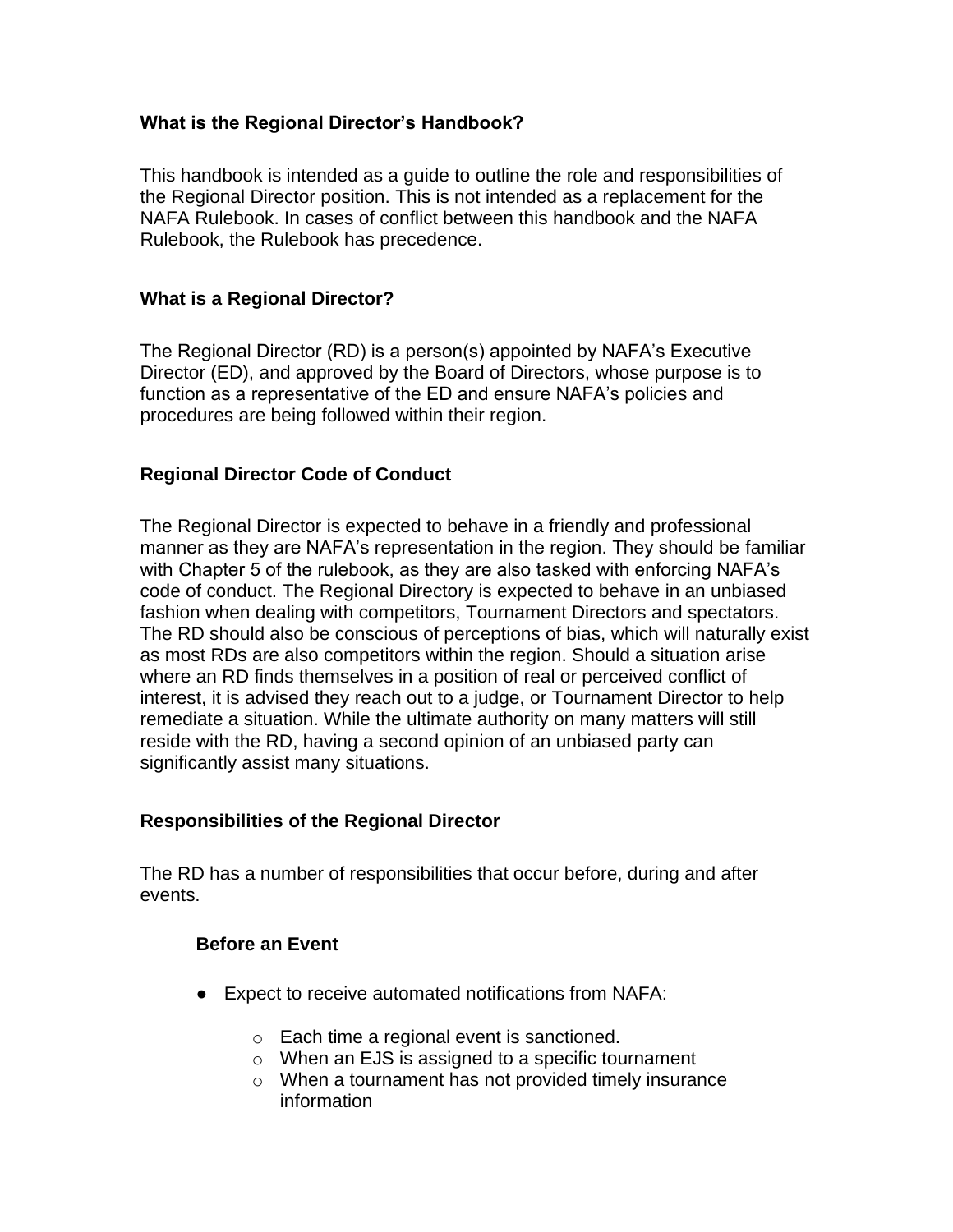- Approve seeding and schedule. No later than 10 calendar days before a tournament, the RD should receive the format, seed chart, and schedule. It is the RD's job to ensure that the format, seed chart, and schedule meet NAFA's policies and procedures for racing. Some items to watch for:
	- $\circ$  If a proposed division has fewer than 4 teams for the Regular or Multibreed class, approval from ED is required (no approval is needed for Open class). Otherwise, divisions can be combined for scheduling purposes. See section 6.1 I (i). Exceptions will be allowed by ED:
		- When fewer than 4 teams are entered in a class
		- When the spread of seeds between the 2 divisions does not make for enjoyable racing
	- o The format, seed chart and welcome letter provided by the host club should contain all of the information required in section 6.3 (b).
		- Teams in each division along with the seed time of each team and the break out time assigned to that division
		- Format of the tournament (Round Robin with or without elimination etc.) for each division
		- **Placement Scoring how wins and placements are** determined, and how tie scores would be broken
		- The race schedule shall not call for more than a total of 35 possible heats per day per team, 16 heats for teams in the Veterans Divisions.
		- A race may not consist of more than five heats.
	- o RDs may advise clubs on certain formatting preferences within a region, but it is ultimately up to the host club to run the format they wish, as long as it is an approved NAFA format. For example, a host club may prefer to run a division with a format of 5 of 5 racing, even if the common expectation in the region is 3 of 5 racing. Not all divisions need to have the same format, or even the same total heat count.
	- o When approving the schedule, things to watch for are:
		- Clubs racing in back-to-back races. Can these be avoided? The RD can offer suggestions. Sometimes these are unavoidable, but reducing them can help speed up the racing day significantly.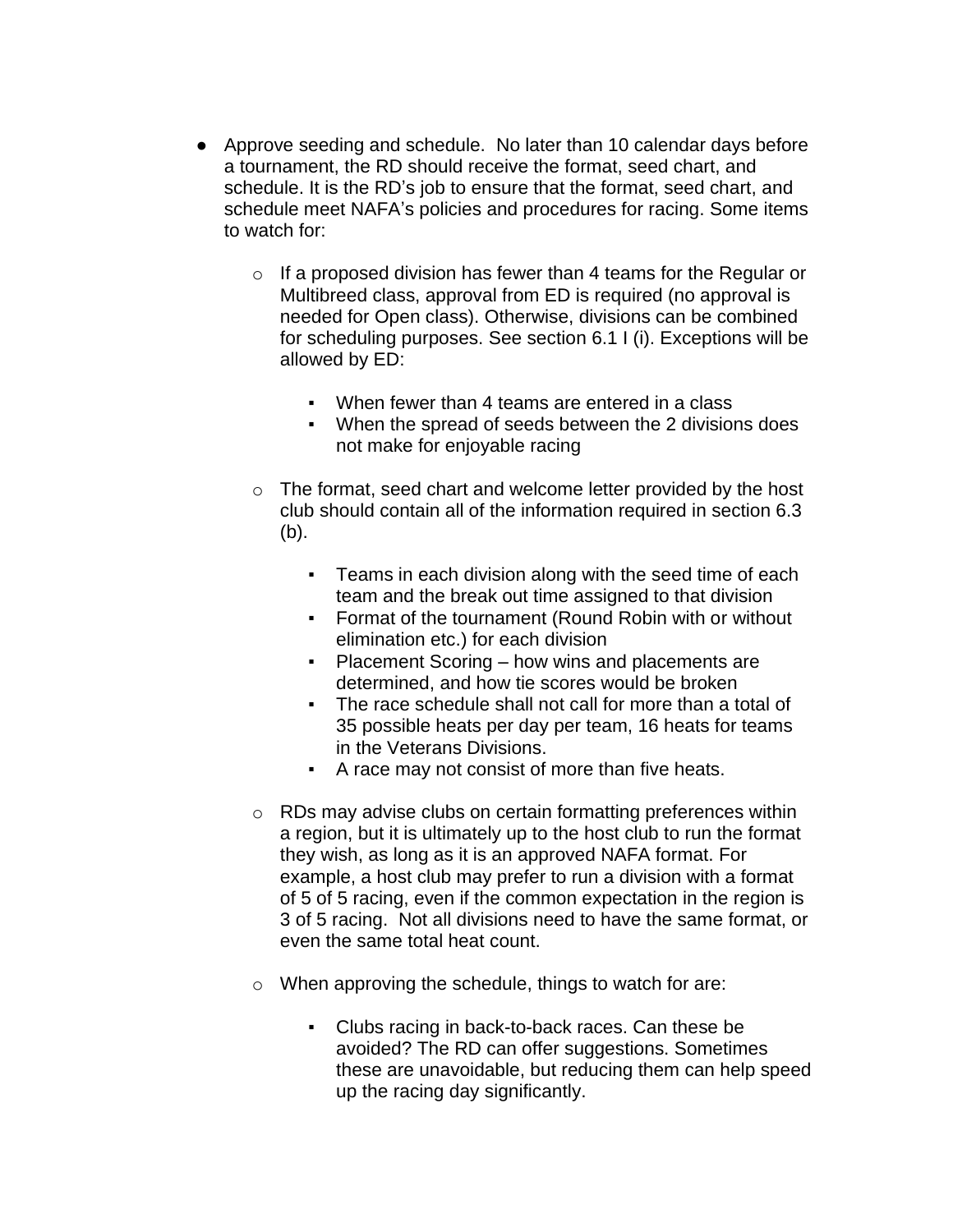- Teams (not clubs, but specific teams), running in races too close together. These may not be avoidable in the schedule and may require the insertion of set breaks. Be mindful of the gap in races during a multi ring tournament as well. While a six race gap in a single ring is common, that would be problematic in a double ring event.
- If there are elimination brackets, ensure that all round robin racing for that division is completed before elimination starts.
- Help the host club by answering any questions they have prior to hosting an event.
- May be asked to review and approve the Welcome Letter, ensure that all scoring, and tiebreakers, are spelled out appropriately for the formats in each division, if it was not included on the Seed Chart. If there are scoring questions, what is posted in the Welcome Letter OR on the Seed Chart is what should be followed.
- If unable to attend a tournament, the RD must contact the ED to determine an appropriate Acting Regional Director.
- Establish communication with Tournament Director. It is often helpful to establish a line of communication with the Tournament Director prior to the closing date of the tournament. Ideally, the sooner the RD receives seeding info after closing and/or draws, the better. Many issues can crop up during the seeding and scheduling process that create delays. To allow more time to deal with those potential issues, the RD should make sure the Tournament Director is aware of any delays there will be in reviewing the info.
- Review Schedule. NAFA can provide optimized schedules for tournaments upon request. Some Tournament Directors will prefer to create their own. Careful review of the schedules is recommended to ensure that they do not have errors, regardless of how they are created. Encourage Tournament Directors to submit for NAFA provided schedules as soon as possible. Also, please note, that NAFA generated schedules are considered approved, but they should be reviewed to ensure there are no issues. NAFA recommends a minimum gap of 5 races (10 for 2 ring tournaments) to allow for adequate rest time for racing dogs. NAFA can provide an Excel program to review the team and race gaps in the schedules. There may be cases when a tournament is small and having 5 race gaps is not possible. In such cases breaks will need to be included. There is not a hard and fast rule for how many breaks, but consider the following when examining the schedule: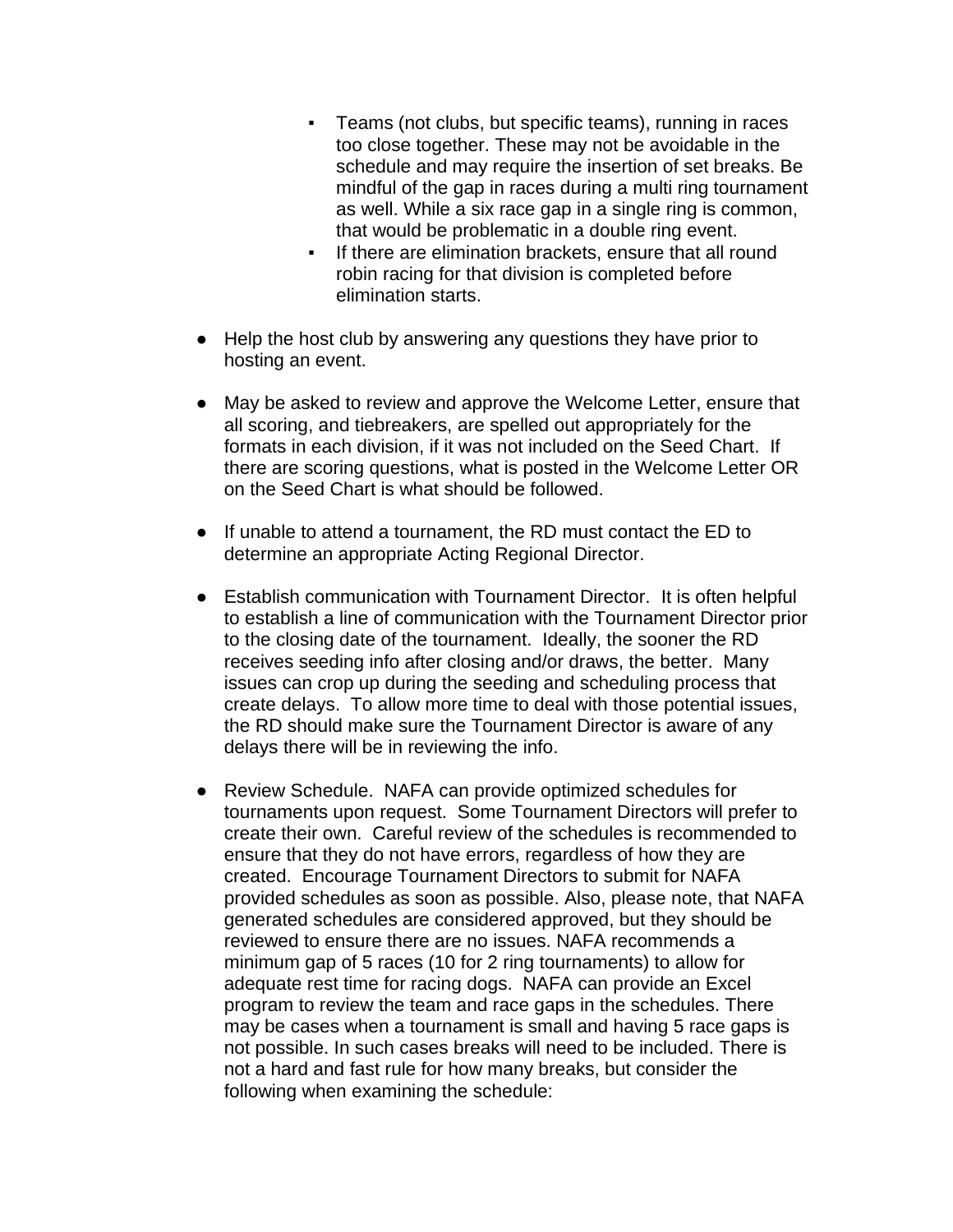- o Temperature
- $\circ$  Time of racing day
- o How many times have they had a short break already?
- o General format are there a lot of club back to backs that are causing natural delays already?

The primary concern is for the dogs, and they should be given appropriate time to recuperate between races.

### <span id="page-5-0"></span>**During an Event**

- Be present for the entire day of racing. They should arrive in time for the judge to setup for measuring, and be available through the racing day, followed by awards. If the RD leaves before racing finishes, they need to appoint an Acting RD and inform the Tournament Director.
- Bring the NAFA supplied height wicket to each tournament, unless the host club has an approved wicket available.
- Deliver the measuring wicket to the Head Judge prior to the advertised measuring time. The RD must ensure the judge has the proper amount of time required to calibrate the wicket prior to measuring.
- Be present for the entirety of the measuring process. During Measuring, it is the RD's responsibility to ensure NAFA's policies and procedures are followed. These include:
	- o Ensure the head judge has calibrated the wicket
	- o Ensure that measuring is offered in an area open to all competitors to observe
	- o Ensure that only one handler per dog is used during a dog's measurement
	- o Ensure other dogs, and competitors, are far enough away from the dog being measured, so as not to distract or frighten the measured dog.
	- o The RD has the option to scribe the measuring results themselves on the C.9 form, but they can hand this job off to someone else, provided the RD ensures the results are recorded correctly.
	- $\circ$  Ensure the C.9 is posted in a public place, known to all competitors, at the conclusion of the measuring time.
- Help with measuring, as needed. During measuring, it is the responsibility of the Judge to ensure a dog is in the acceptable stance. An RD can assist the Judge in this process, as the RD may be able to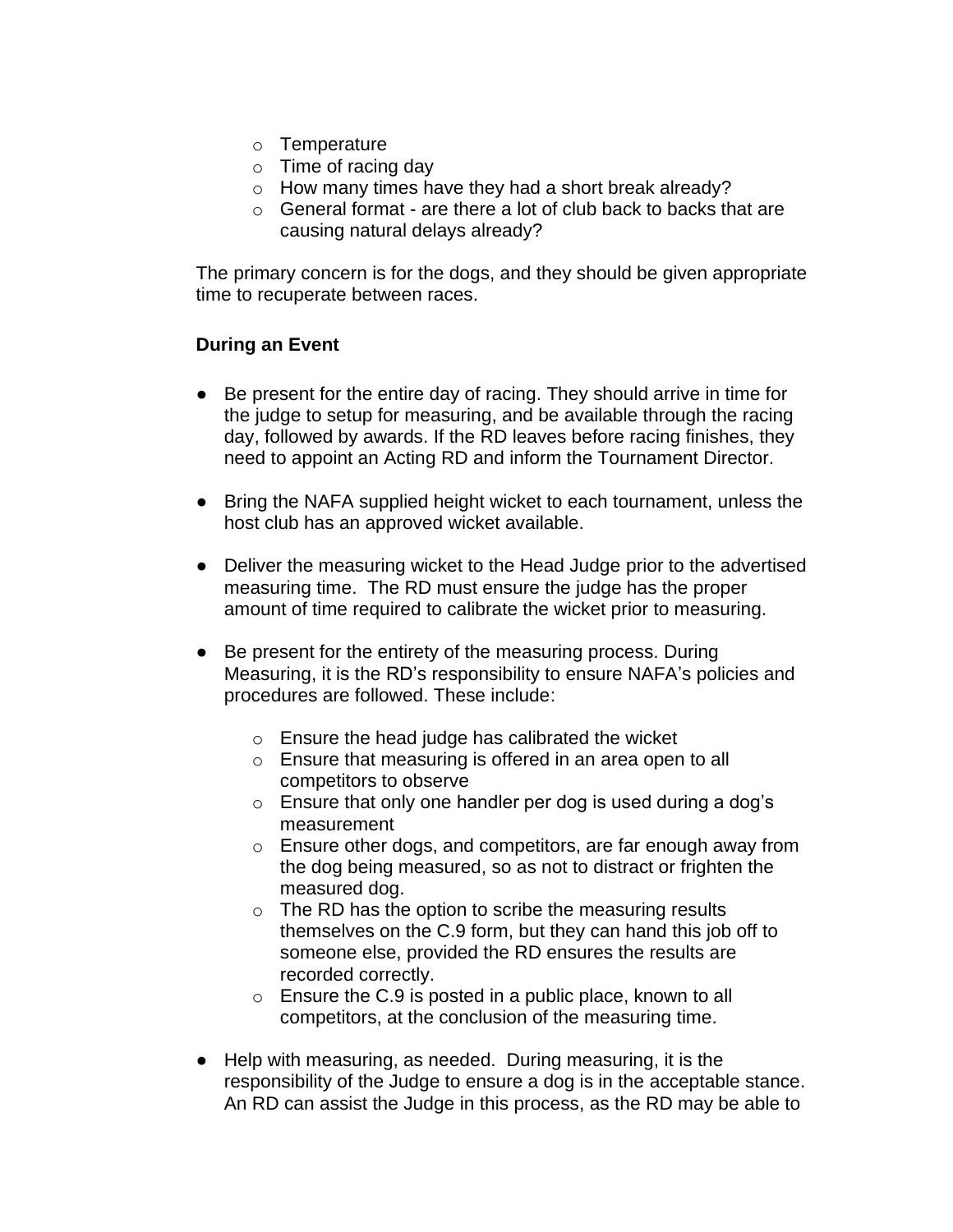observe the dog from angles that the judge cannot see as easily. However, if the Judge does not wish to have feedback, then the RD should not provide any. It is advisable to discuss with the judge prior to measuring what their preference for the process would be. While the Regional Director does sign the C.9 form, this signature is not an acknowledgment of, or agreement with, the measured height of the dog. The signature is an acknowledgment of the process around the measuring (public place, calibrated wicket, single handler, etc.).

- Ensure the course meets all NAFA standard safety requirements and the amount of runback area advertised in the sanctioning is safely covered in the appropriate running surface.
- Work with the TD, Judge, and competitors to resolve any problems that may come up throughout the event(s).
- Distribute, as necessary, Plaques, Junior Handler Pins and Club packets that competitors have earned.
- Ensure that all competitors are behaving in a manner expected in NAFA's Code of Conduct. There will be an excusal form created and published, which should be completed in these instances. The RD has the authority to excuse any individuals for a breach of the Code of Conduct, as described in Chapter 5, Section 5.1. Items outlined in that section include:
	- o Foul language
	- o Abuse or severe discipline of a dog
	- o Running a dog under the age of 15 months
	- o Racing a dog that is not in adequate physical condition to race
	- o Demonstration of poor sportsmanship
	- $\circ$  Willful violation of the rules with the intent to gain an advantage
	- o Demonstration of dissatisfaction with a judge's decision
- Deal with Aggressive Dog excusals. The head judge may excuse the dog in the ring or during measuring. If the dog shows undue aggression outside of the ring, the RD may excuse the dog. This can include dogs not entered in the event itself. When an excusal occurs, the RD should ensure a C.12 form is completed, that the owner signs and receives a copy. The judge and RD should ensure one of them submits a copy to NAFA.
- Give advice, when needed, should problems occur with tournament placement coring. NAFA does not have a set or prescribed method of scoring placements for a tournament. Regions have adopted a number of varied and diverse methods to score the formats of their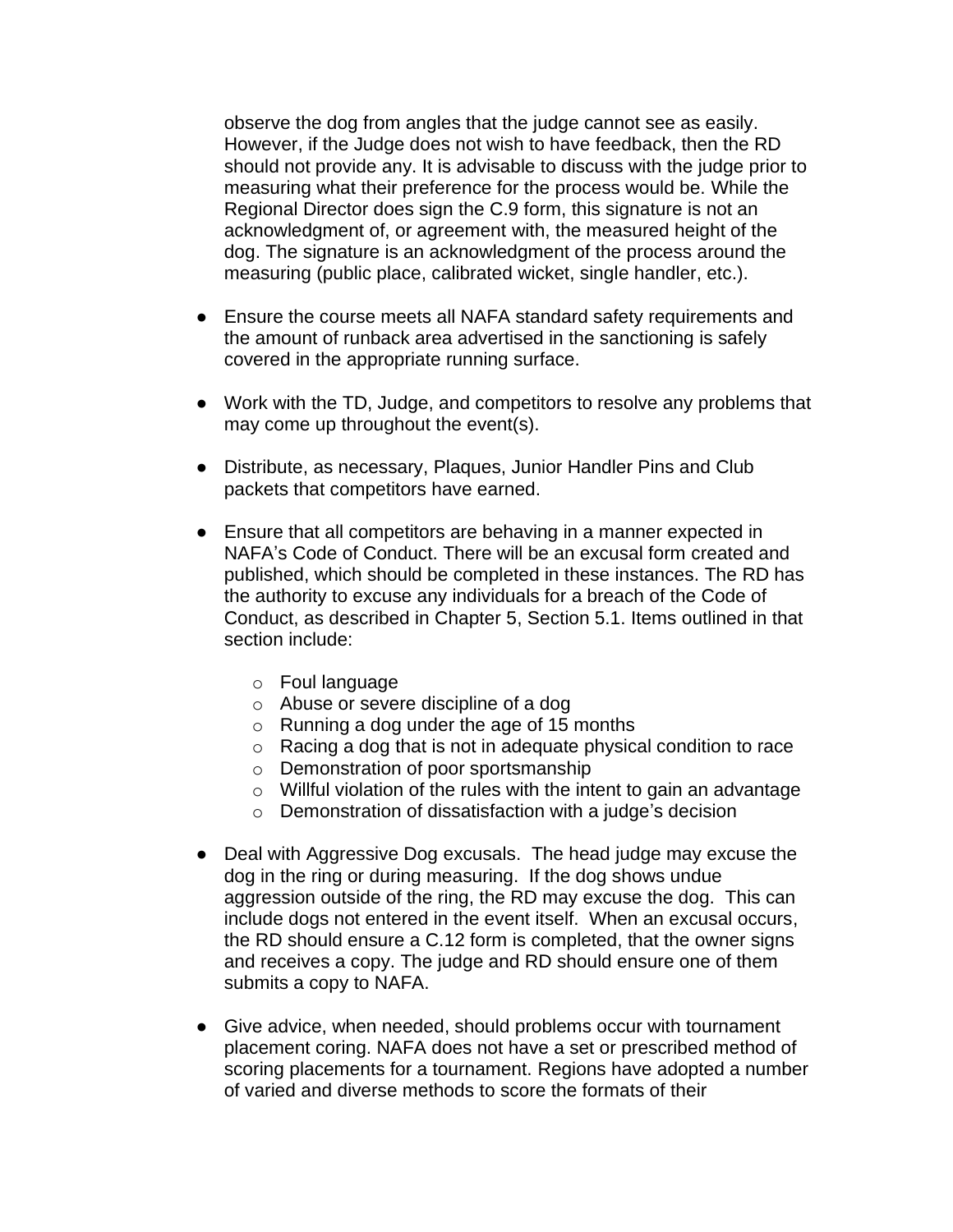tournaments. Some are dictated by racing formats and racing schedules, and it is NAFA's intention to allow regions and tournament hosts the autonomy to run a format they enjoy. It is NOT the responsibility of the RD to dictate a format scoring methodology. The RD has the responsibility to ensure that the host club clearly states their format, and scoring method, in the welcome letter (see Before and Event). The scoring format and tiebreakers must be fair and clearly defined. The RD should ensure they understand the scoring method, should they be called on to resolve any issues. The RD may be required to assist the TD, who is responsible for the results of their tournament, in the event there are errors, or an anomaly that arises that isn't accounted for in the welcome letter or seed chart.

- Distribute awards. While the host club is responsible for handing out any tournament-based awards, the RD will be responsible for distributing NAFA awards throughout the year. There a few types of awards to be aware of:
	- Certificates: these are awarded for titles up to 15,000 points which are mailed to club captains.
	- Pins: Title pins are awarded for titles over and including 5,000 points. There are also pins for Junior Handlers.
	- Plaques: These are awarded for titles over and including 20,000. There are also plaques for Iron Dogs, Regional Champions, MVPs, Hall of Fame nominees and inductees as well as NAFA Champions, and Judge of the Year.
	- o Awards will typically be sent directly to the RD. Each region may have different methods of presenting these awards and celebrating the dogs'/handlers' accomplishments. Please ensure these are presented in a manner that is reflective of NAFA's appreciation for clubs and competitors. These awards can be incredibly important to participants. It is common for title pins to be distributed to club owners outside of award presentation, and have junior handler pins and plaques presented at the award ceremony, or captains' meeting.
- Before leaving for the day, the RD should check in with the Tournament Director and head judge to ensure there are no outstanding items that require attention. If there are items, they should coordinate who is responsible for those issues or items.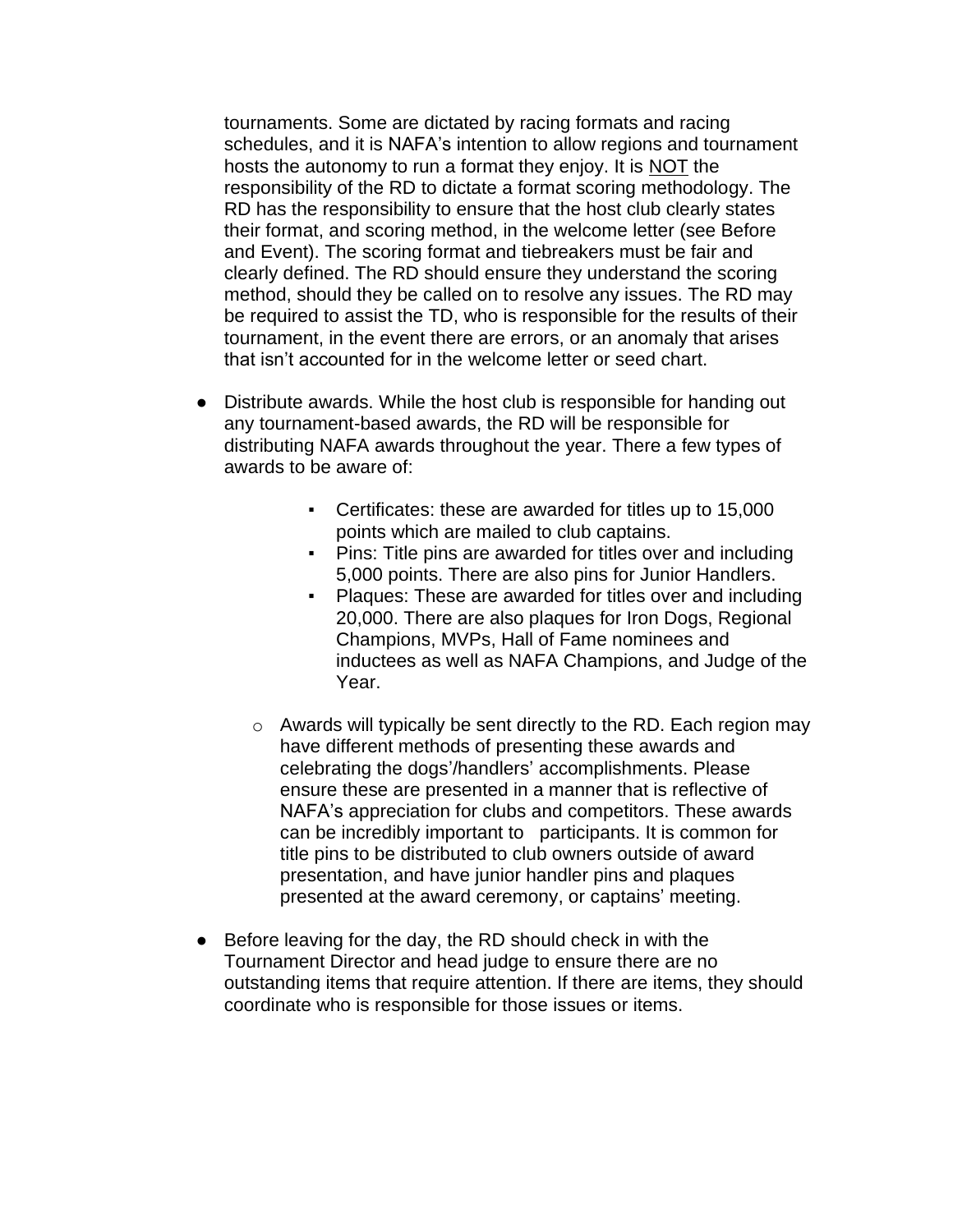#### <span id="page-8-0"></span>**Following an Event**

At the conclusion of a weekend of racing, the Regional Director may be required to submit a C.15 or C.18 Judges report. These can also be done before leaving an event, but could equally be done a day or two after.

Also, at the completion of an event, there may be follow up needed with the Executive Director. This can be as a result of questions from competitors that couldn't be answered onsite, or follow up on Judge, Host or Competitor behavior that requires further discussion.

The Regional Director should report any issues with the EJS Coordinator, so that they may be addressed before the next tournament.

#### <span id="page-8-1"></span>**Outside of Events**

RDs serve as a point of contact for their region. This means that they may be contacted by people looking to find out more about flyball in their area. Most often this is individuals looking for clubs in their immediate area, or looking for help starting a flyball club in the region. It is good to stay current on where each club in the region is located, whether they are still active, and their point of contact. Additionally, RDs may also be contacted by members of the press, dog trainers, and event organizers. NAFA's website has a list of clubs in the region, help is greatly appreciated in keeping this up to date.

RDs help communicate NAFA news, rule changes or requests for info. Many RDs have mailing lists, Facebook or other social media sites to facilitate communications. It is good to consider how a region communicates most frequently when setting up communication methods.

Regional Directors are also asked to provide regional business updates to the ED. This could be casual requests or more formal specific requests for info on issues in their region. Part of an RD's role is to provide the ED with feedback.

#### <span id="page-8-2"></span>**New Clubs**

Whether helping people brand new to the sport, or existing competitors forming a new club, the RD can help new clubs starting up. RDs can promote growth of the sport by helping new clubs understand NAFA rules and policies, but could also be a great source for people to find a training mentor or connecting people to resources in their area. Further ways to help include pointing people toward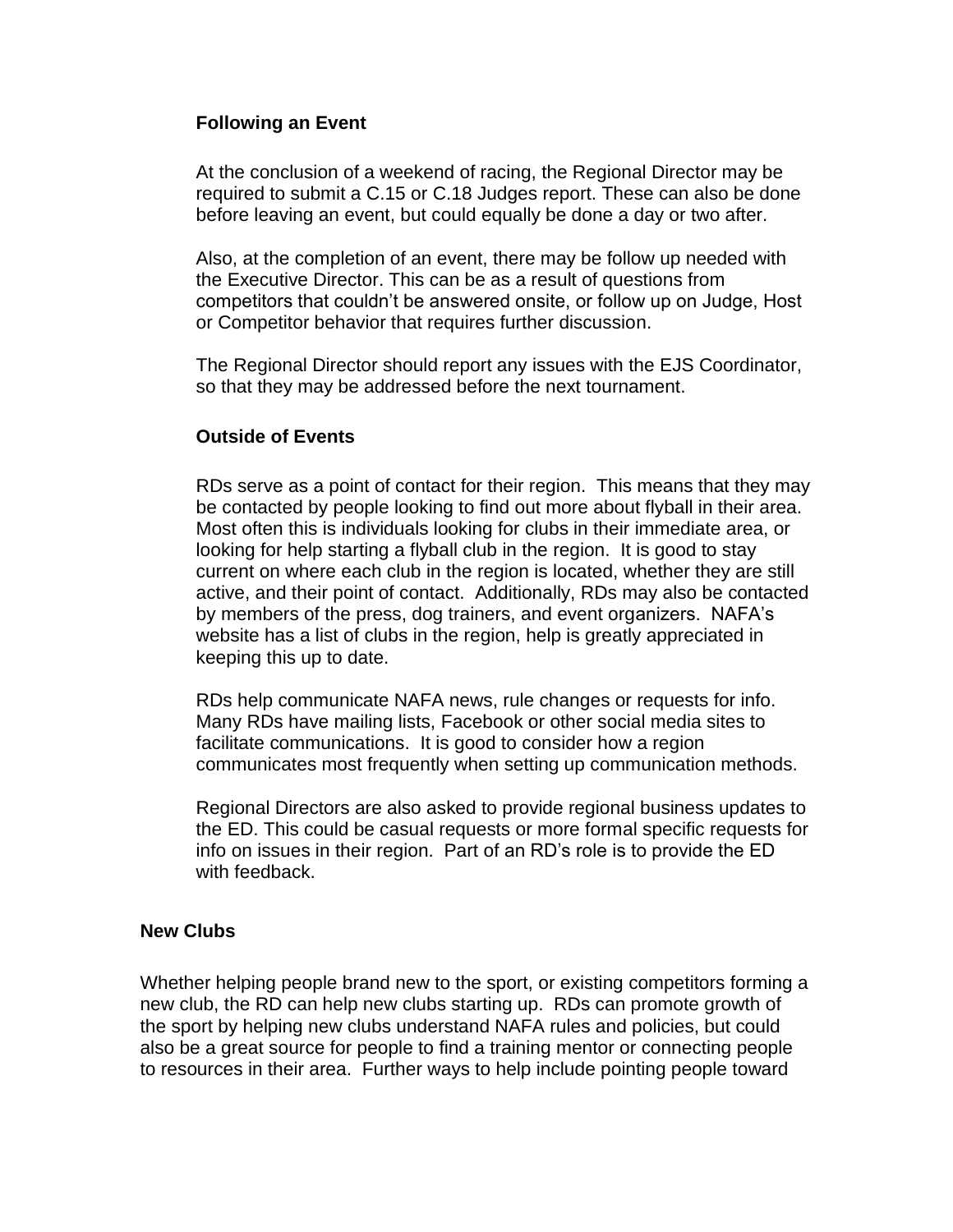equipment sources or something as simple as helping a club enter their first tournament.

### <span id="page-9-0"></span>**Media/Requests for Info**

Occasionally RDs may be contacted by members of the media or an outside interest who would like more information about the sport. RDs should feel free to refer these folks to the NAFA ED, or answer questions themselves if they can provide accurate, positive information. Often RDs receive a request for a demonstration of flyball for an event, which are a great way to introduce the sport to a new audience.

# <span id="page-9-1"></span>**Know the Rules**

- RDs should read and understand the rulebook. RDs should contact the ED, Head of the Rules Committee, or the Regional Director email group with questions.
- RDs must stay up to date on rule changes and new versions of the rulebook (these are most likely to occur at the start of a fiscal year (October 1st)
- If an RD is asked a question regarding rules and is unsure of the answer, they should not guess. Consult the rulebook directly, ask a judge, and if needed contact the NAFA BOD to get additional clarification.